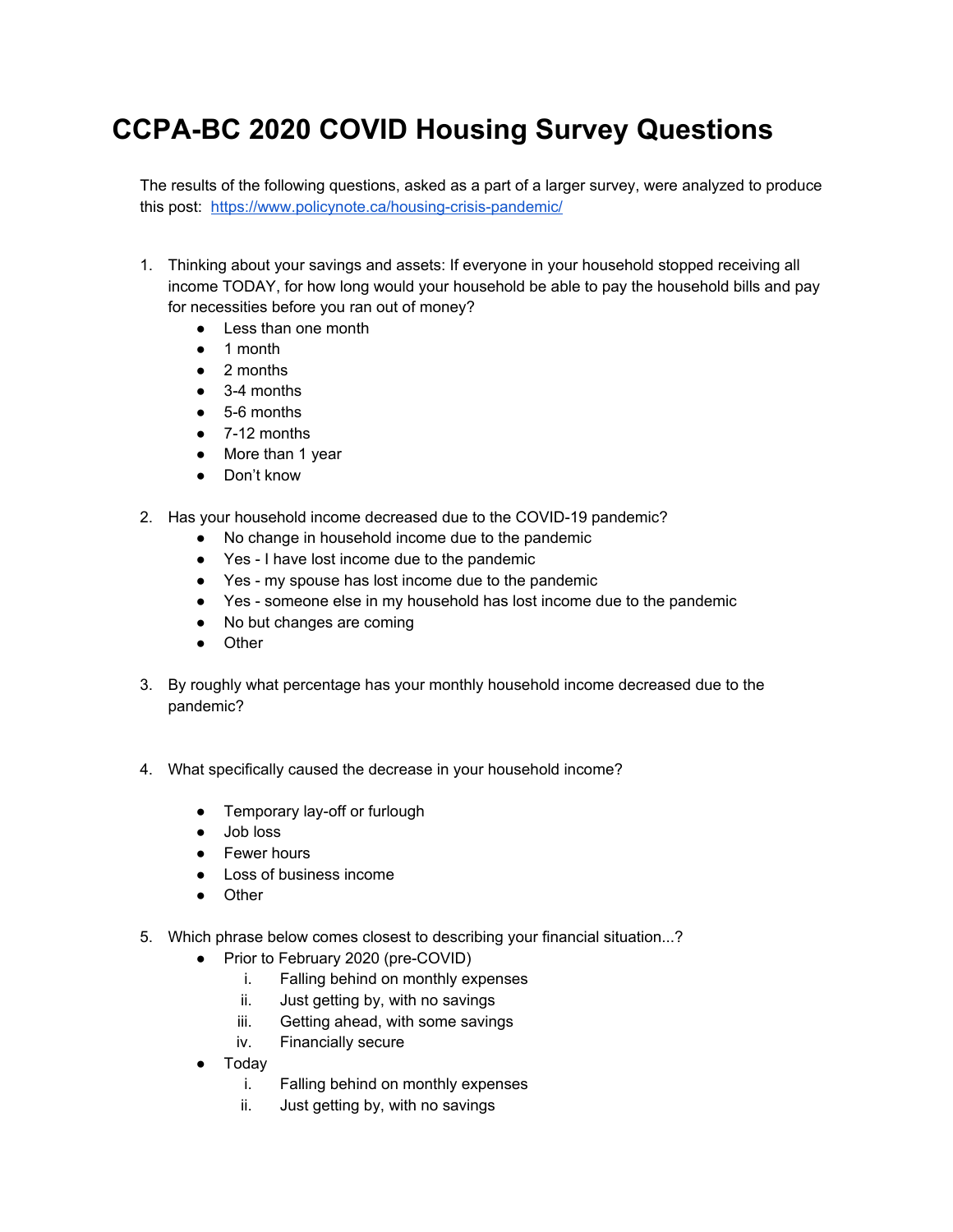- iii. Getting ahead, with some savings
- iv. Financially secure
- 6. Are you currently working from home or outside the home due to the pandemic?
	- Working from home
	- Working outside the home
- 7. Have you accessed any Canadian federal or BC provincial government COVID-related support, benefits or assistance?

Which government COVID benefit(s) have you applied for or accessed? (Of those who replied yes to the above question)

- CERB
- CERB & Other benefits
- EI
- CESB
- Disability increase
- OAS/Seniors benefits
- Rental supplement
- Child Benefit increase
- $\bullet$  EI +
- GST
- Small business loan
- CEWS
- Social assistance
- First Nations
- Mortgage deferral
- Other
- 8. What is your housing status?
	- Tenant/Renter
	- Homeowner with a mortgage
	- Homeowner without a mortgage
	- Live in parent or relative's home
	- Landlord
	- Other
- 9. If you are a renter, to whom do you pay rent?
	- A company or corporation, including a building manager
	- An individual homeowner who does not live in the same building
	- An individual homeowner who lives in the same building
	- An individual owner who lives out of town
	- Other
	- Unsure
- 10. Were you able to pay April rent?
	- Yes, in full
	- Yes, in part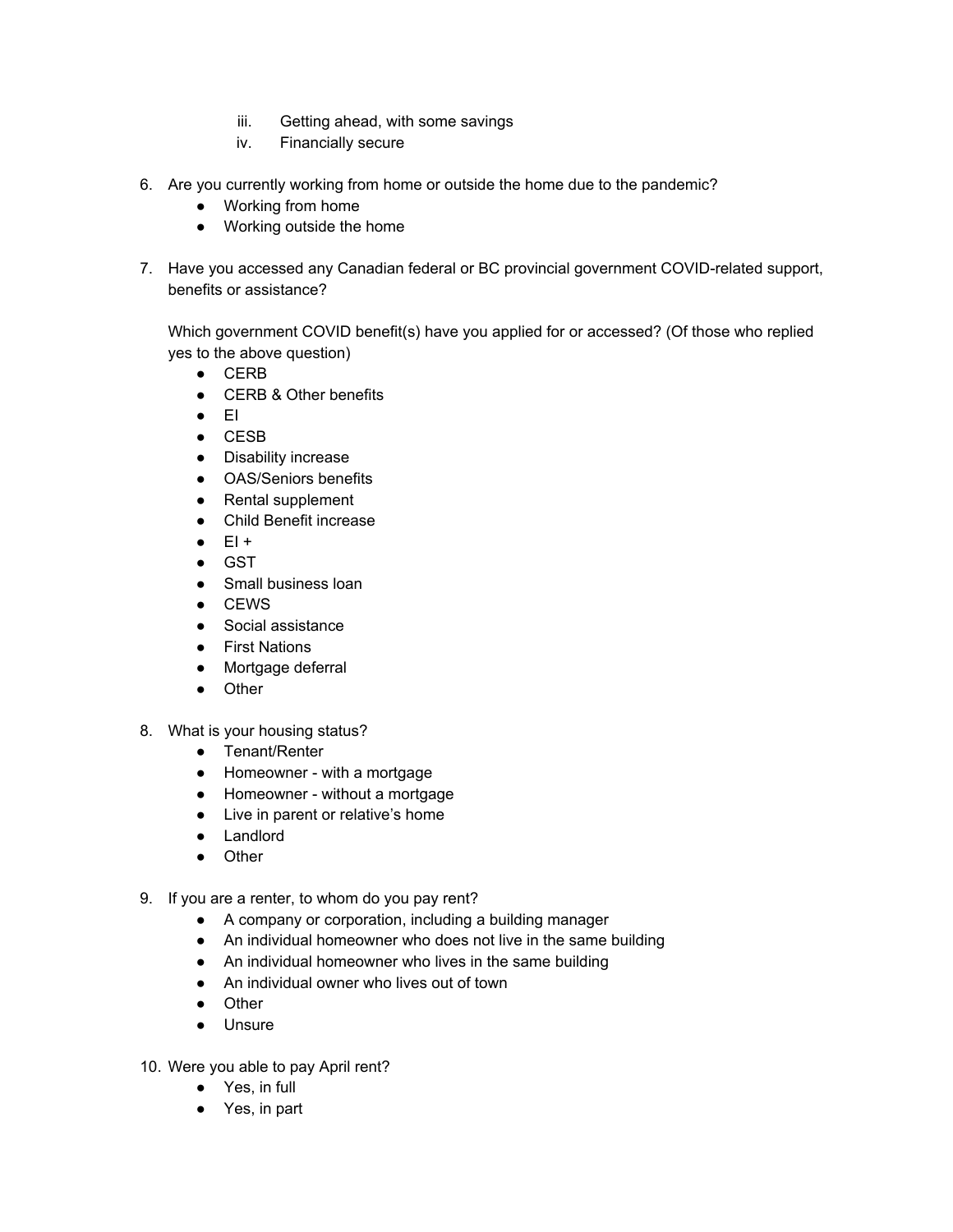- No
- 11. Were you able to pay May rent?
	- Yes, in full
	- Yes, in part
	- No
- 12. How concerned are you about your ability to pay your next month's rent?
	- Not at all concerned got it covered
	- Somewhat concerned but will figure it out
	- Very concerned not sure how we'll cover it
	- Extremely concerned we are not going to be able to cover it
	- Other
- 13. Have you attempted to access the BC Temporary Rental Supplement?
	- No I have not
	- Yes received a supplement
	- Yes but was rejected
	- Yes applied but still waiting for approval
	- Yes approved but not yet received
	- Yes but have not completed the form
	- Other
- 14. What held you back from applying for it?
	- Not eligible
	- Did not know about it
	- Not interested/too busy
	- Do not know how to contact landlord
	- Need to find the documents they ask for (specify)
	- Other (specify)
- 15. Please say whether you support or oppose the following government measures to limit the HEALTH RISKS of COVID-19 in BC [housing related measures listed below]:
	- Continuing the BC government rent freeze and ban on evictions
	- Continuing to use empty hotels to shelter the homeless.
- 16. Please say whether you support or oppose the following government measures to PROTECT CANADIANS from the economic and financial impacts of COVID-19 [housing related measures listed below]:
	- Require banks to provide 6-month interest-free mortgage deferrals to home owners and penalty-free mortgage restructuring.
	- Temporarily suspend the requirement to pay rent altogether during the COVID crisis.
	- Aggressively increase investments in affordable non-market housing.